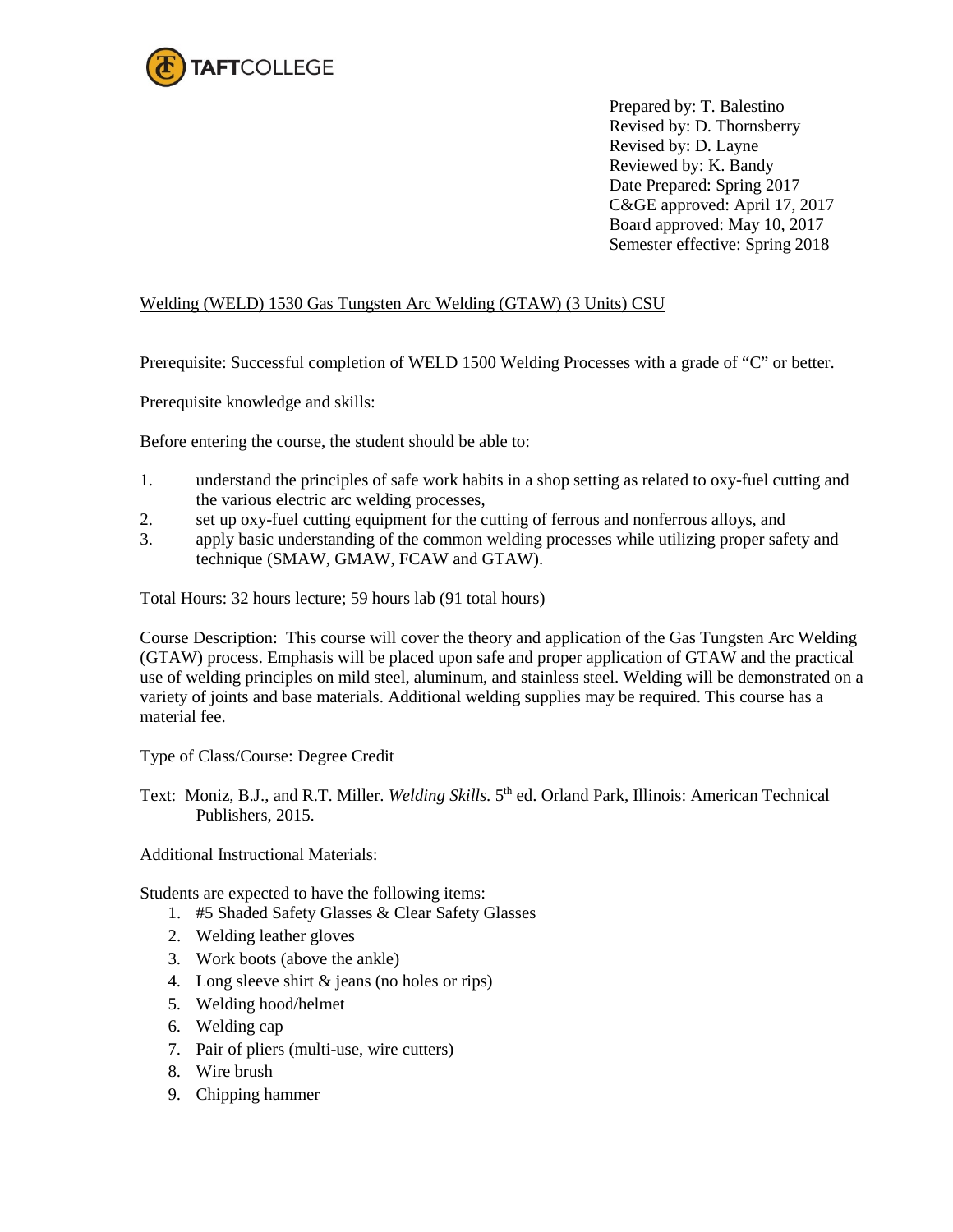

Optional material/equipment:

1. Grinder

Course Objectives:

By the end of the course, a successful student will be able to:

- 1. understand and practice safe work habits in and around a fabrication shop,
- 2. understand and practice safe work habits related to Gas Tungsten Arc Welding (GTAW) ,
- 3. demonstrate the setup, operation, and theory related to Gas Tungsten Arc Welding (GTAW),
- 4. demonstrate the use of Gas Tungsten Arc Welding (GTAW),
- 5. apply skills and knowledge required to successfully create a proper weldment in a variety of positions while using common welding electrodes, and
- 6. understand the various welding tests often associated with the Gas Tungsten Arc Welding (GTAW) process.

Course Scope and Content: Lecture

| Unit I   | <b>Introduction and Safety Procedures</b>                                           |  |  |
|----------|-------------------------------------------------------------------------------------|--|--|
|          | Overview<br>A.                                                                      |  |  |
|          | <b>B.</b><br>Safety related to Gas Tungsten Arc Welding (GTAW)                      |  |  |
|          | C.<br>Safety related to gas cylinders and pressure reducing regulators              |  |  |
| Unit II  | Gas Tungsten Arc Welding (GTAW)                                                     |  |  |
|          | Equipment<br>А.                                                                     |  |  |
|          | <b>B.</b><br>Setup and operation                                                    |  |  |
| Unit III | <b>Weld Joints</b>                                                                  |  |  |
|          | A.<br><b>Butt</b>                                                                   |  |  |
|          | <b>B.</b><br>Lap                                                                    |  |  |
|          | $C_{\cdot}$<br>Tee                                                                  |  |  |
|          | D.<br>Edge                                                                          |  |  |
|          | E.<br>Corner                                                                        |  |  |
| Unit IV  | Welding Positions and Sequencing 1G Flat (joints, plate)                            |  |  |
|          | A.<br>2G Horizontal (joints, plate)                                                 |  |  |
|          | 3G Vertical (joints, plate)<br><b>B.</b>                                            |  |  |
|          | $C_{\cdot}$<br>4G Overhead (joints, plate)                                          |  |  |
| Unit V   | <b>Electrode Selection and Consumables</b>                                          |  |  |
|          | Tungsten identification<br>A.                                                       |  |  |
|          | <b>B.</b><br>Filler metals                                                          |  |  |
|          | $C_{\cdot}$<br>Parts and consumables related to Gas Tungsten Arc Welding (GTAW)     |  |  |
|          | D.<br>Composition and requirements                                                  |  |  |
| Unit VI  | Metals                                                                              |  |  |
|          | A.<br>Welding of carbon steel                                                       |  |  |
|          | Welding of stainless steel<br><b>B.</b>                                             |  |  |
|          | $C_{\cdot}$<br>Welding of aluminum                                                  |  |  |
|          | Metal properties and identification 45 degree(practice until told to move on)<br>D. |  |  |
|          | E.<br>Polarity                                                                      |  |  |
|          |                                                                                     |  |  |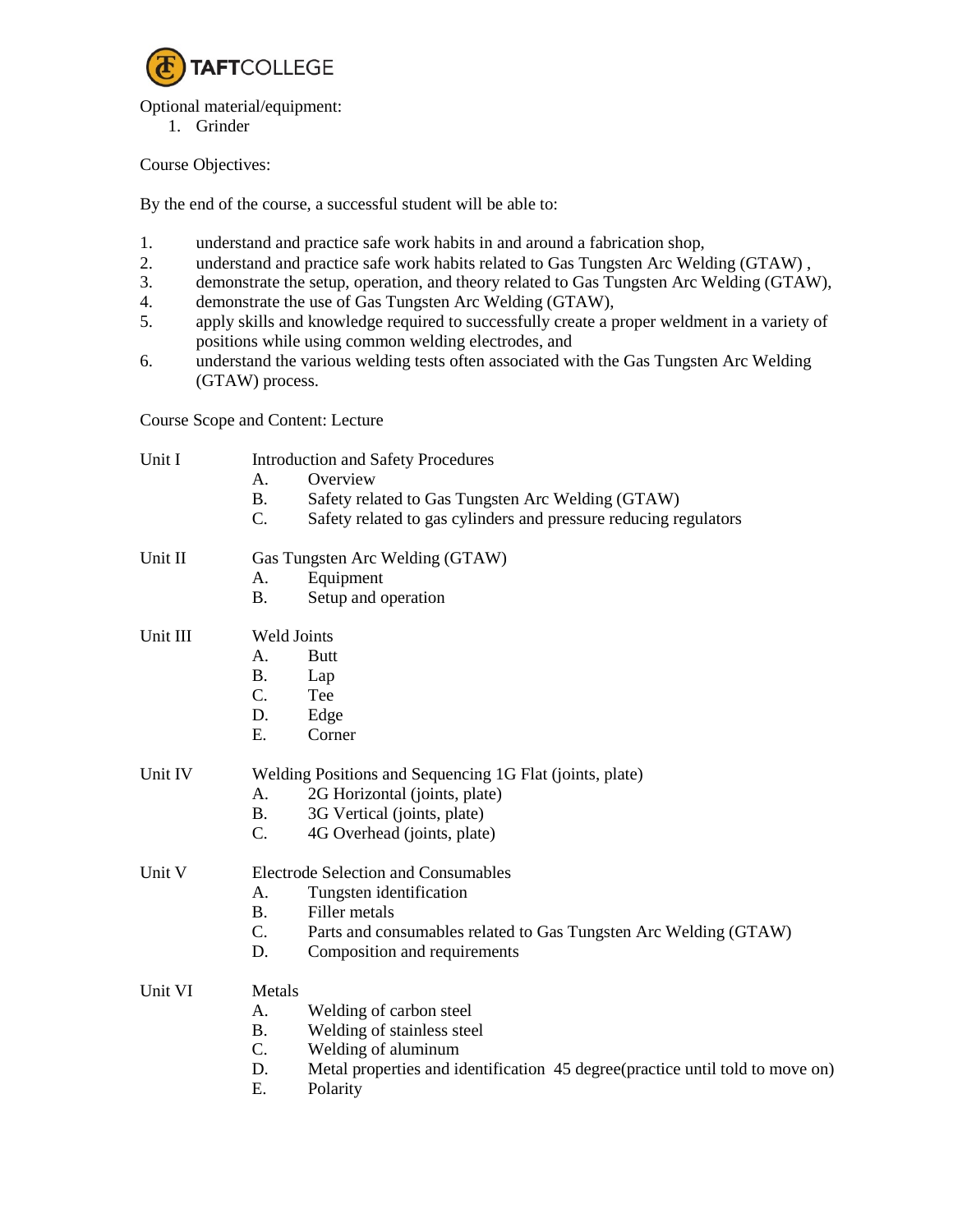

| Unit VII  | Gas Cylinders and Pressure Reducing Regulators<br>Identification of gases<br>А.<br><b>B.</b><br>Transportation<br>$C_{\cdot}$<br>Parameters<br>D.<br>Proper assembly/disassembly                                                                                                                                           |  |
|-----------|----------------------------------------------------------------------------------------------------------------------------------------------------------------------------------------------------------------------------------------------------------------------------------------------------------------------------|--|
| Unit VIII | <b>Welding Standards</b><br>Codes<br>Α.<br>Standards and costs<br><b>B.</b>                                                                                                                                                                                                                                                |  |
| Unit IX   | <b>Weld Quality</b><br>Inspection of welds<br>A.<br>Defects and defects and discontinuities<br><b>B.</b>                                                                                                                                                                                                                   |  |
| Unit X    | <b>Welding Careers and Future Training</b><br>Future training opportunities<br>А.<br>Possible career options and types<br><b>B.</b>                                                                                                                                                                                        |  |
|           | Course Scope and Content: Laboratory                                                                                                                                                                                                                                                                                       |  |
| Unit I    | Gas Tungsten Arc Welding (GTAW) Safety<br>Perform Job Safety Analysis (JSA)<br>A.<br>Demonstrate safe operation of tools and equipment<br><b>B.</b>                                                                                                                                                                        |  |
| Unit II   | Gas Tungsten Arc Welding (GTAW)<br>Perform adjustments and fine-tuning of equipment<br>А.<br>Setup and operation<br><b>B.</b>                                                                                                                                                                                              |  |
| Unit III  | Weld Joints<br>Perform welds on different joints<br>А.<br><b>B.</b><br>Identify joint types                                                                                                                                                                                                                                |  |
| Unit IV   | <b>Welding Positions and Sequencing</b><br>Perform welds in 1G flat position on joints and plate<br>А.<br>Β.<br>Perform welds in 2G horizontal position on joints and plate<br>$C_{\cdot}$<br>Perform welds in 3G vertical position on joints and plate<br>D.<br>Perform welds in 4G overhead position on joints and plate |  |
| Unit V    | <b>Electrode Selection and Consumables</b><br>Apply knowledge of electrodes to appropriate application<br>A.<br><b>B.</b><br>Identify and utilize parts and consumables                                                                                                                                                    |  |
| Unit VI   | Metals<br>A.<br>Practice welding on carbon steel, stainless steel, and aluminum<br>Apply specific knowledge and technique to appropriate metals<br><b>B.</b><br>$C_{\cdot}$<br>Select appropriate polarity per metal being welded                                                                                          |  |
| Unit VII  | Gas Cylinders and Pressure Reducing Regulators<br>Apply knowledge of gases to appropriate application<br>A.<br>Safe utilization and transportation<br><b>B.</b><br>C.<br>Safe and proper assembly/disassembly                                                                                                              |  |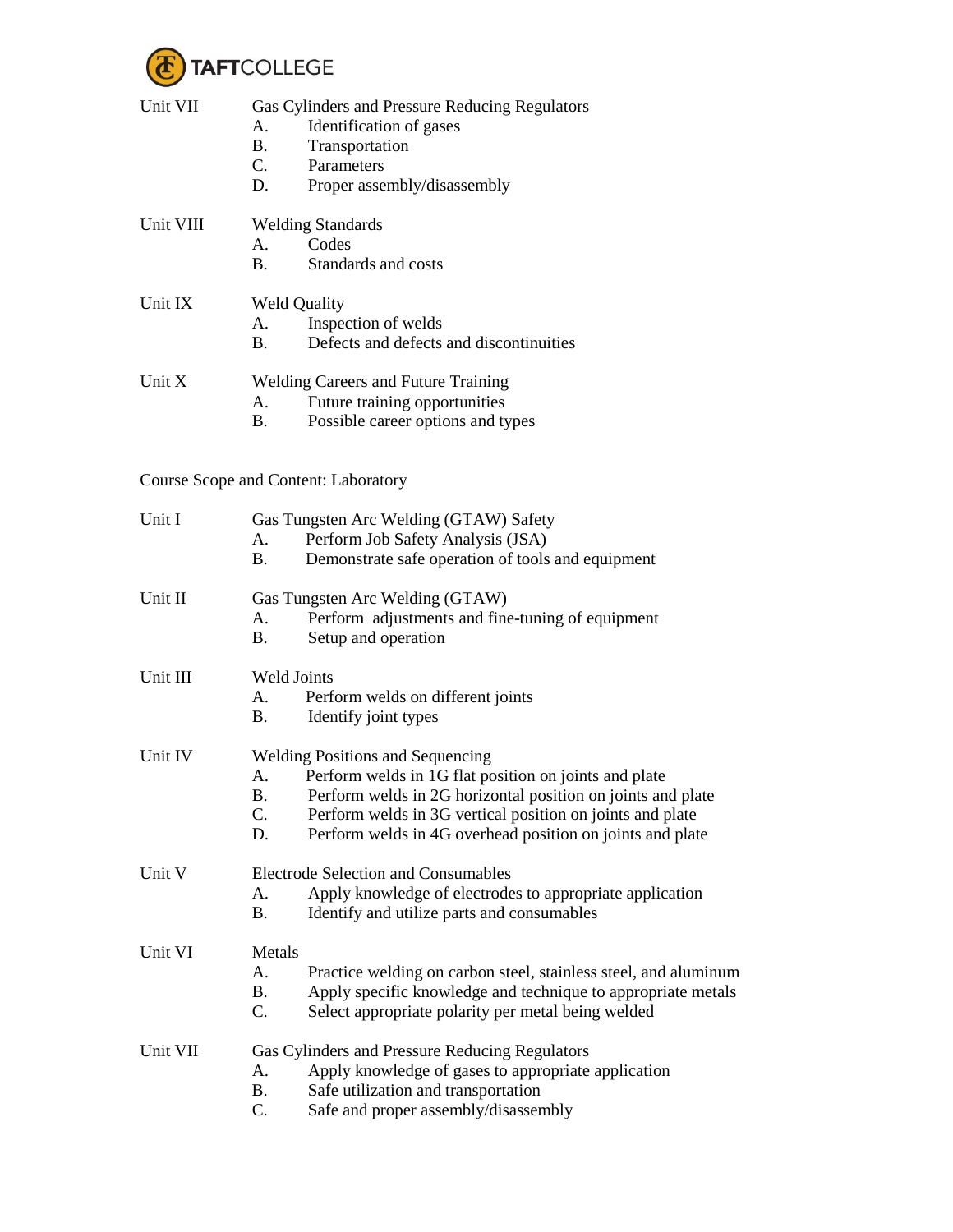

Unit VIII Weld Quality

- A. Identify and address defects and discontinuities
- B. Perform visual inspection of welds

Learning Activities Required Outside of Class:

The students in this class will spend a minimum of 6 hours per week outside regular class time doing the following:

- 1. Assigned readings from the text
- 2. Completing the necessary assignments

Methods of Instruction:

- 1. Lecture and discussion
- 2. Group Activities/ Projects
- 3. Presentations
- 4. Guest lectures/ presentations
- 5. Laboratory activities
- 6. Class discussions

Methods of Evaluation:

- 1. Computational and non-computational problem-solving demonstrations
- 2. Skill demonstrations
- 3. Formative and summative examinations
- 4. Quizzes
- 5. Participation
- 6. Individual and group exercises and projects
- 7. Reports and written assignments
- 8. Oral Presentation

Laboratory Category: Extensive Laboratory

Pre delivery criteria: All of the following criteria are met by this lab.

- 1. Curriculum development for each lab.
- 2. Published schedule of individual laboratory activities.
- 3. Published laboratory activity objectives.
- 4. Published methods of evaluation.
- 5. Supervision of equipment maintenance, laboratory setup, and acquisition of lab materials and supplies.

During laboratory activity of the laboratory: All of the following criteria are met by this lab.

- 1. Instructor is physically present in lab when students are performing lab activities.
- 2. Instructor is responsible for active facilitation of laboratory learning.
- 3. Instructor is responsible for active delivery of curriculum.
- 4. Instructor is required for safety and mentoring of lab activities.
- 5. Instructor is responsible for presentation of significant evaluation.